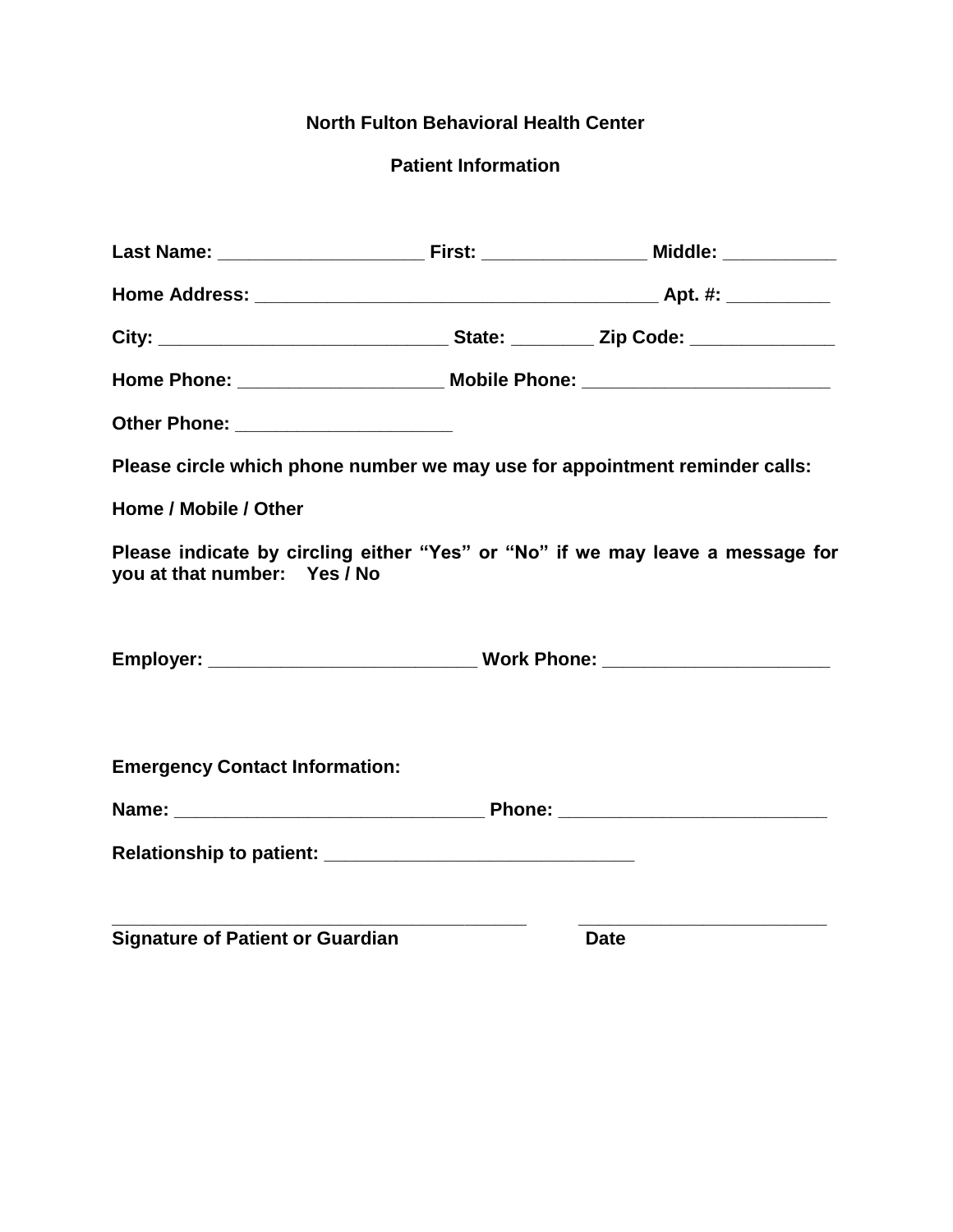#### **North Fulton Behavioral Health Center 555 Sun Valley Drive Suite B1 Roswell, GA 30076**

| <b>Patient Identification:</b>                                                        |  |  |                                                                                   |  |
|---------------------------------------------------------------------------------------|--|--|-----------------------------------------------------------------------------------|--|
|                                                                                       |  |  |                                                                                   |  |
|                                                                                       |  |  |                                                                                   |  |
|                                                                                       |  |  |                                                                                   |  |
|                                                                                       |  |  |                                                                                   |  |
|                                                                                       |  |  | Phone Numbers: Home __________________ Work _________________ Mobile ____________ |  |
| <b>Employment:</b>                                                                    |  |  |                                                                                   |  |
|                                                                                       |  |  |                                                                                   |  |
|                                                                                       |  |  |                                                                                   |  |
| <b>Emergency Contact Information:</b>                                                 |  |  |                                                                                   |  |
|                                                                                       |  |  |                                                                                   |  |
|                                                                                       |  |  |                                                                                   |  |
| <b>Financial Responsibility:</b>                                                      |  |  |                                                                                   |  |
|                                                                                       |  |  |                                                                                   |  |
|                                                                                       |  |  |                                                                                   |  |
|                                                                                       |  |  |                                                                                   |  |
|                                                                                       |  |  |                                                                                   |  |
| Insurance Information – Proof of insurance must be provided at the time of the visit: |  |  |                                                                                   |  |
|                                                                                       |  |  | Policy ID Number ___________________________________Group Number _______________  |  |
| Effective Date ____________                                                           |  |  |                                                                                   |  |
| Policy Holder's Information (if not patient):                                         |  |  |                                                                                   |  |
|                                                                                       |  |  |                                                                                   |  |
|                                                                                       |  |  |                                                                                   |  |

#### **If you have insurance that requires preauthorization you must notify office staff before each visit. It is your responsibility to ensure that your visits are authorized so that they may be covered by your insurance.**

I hereby authorize any information needed to be released to my insurance company for the sole purpose of authorizing and processing my claims. I understand that I am fully responsible for my bill and will assume any charges not paid by my insurance company.

\_\_\_\_\_\_\_\_\_\_\_\_\_\_\_\_\_\_\_\_\_\_\_\_\_\_\_\_\_\_\_\_\_\_\_\_\_\_\_\_\_\_\_\_\_\_ \_\_\_\_\_\_\_\_\_\_\_\_\_\_\_\_\_\_\_\_\_\_\_\_\_\_\_\_

**Signature of Patient of Guardian Community Community Community Community Community Community Community Community**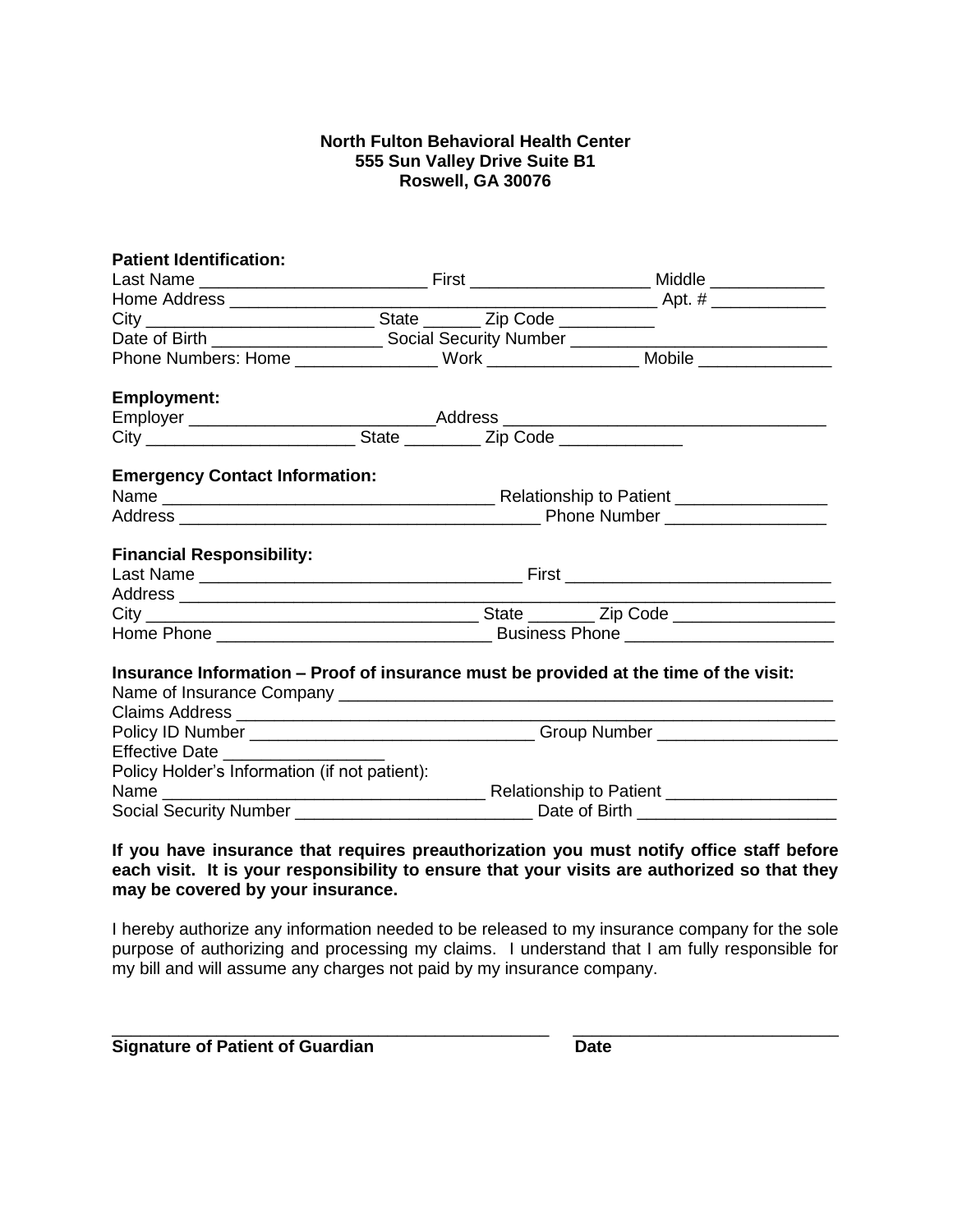### North Fulton Behavioral Health Center 555 Sun Valley Drive, Suite B1, Roswell, GA 30076

| Briefly describe the reason for your visit:                                             |                                                                                                                                                                                                                                                            |  |  |  |
|-----------------------------------------------------------------------------------------|------------------------------------------------------------------------------------------------------------------------------------------------------------------------------------------------------------------------------------------------------------|--|--|--|
|                                                                                         |                                                                                                                                                                                                                                                            |  |  |  |
|                                                                                         |                                                                                                                                                                                                                                                            |  |  |  |
|                                                                                         |                                                                                                                                                                                                                                                            |  |  |  |
| and provide their contact information:                                                  | Please list any doctor and/or therapist from whom you are currently receiving treatment                                                                                                                                                                    |  |  |  |
|                                                                                         |                                                                                                                                                                                                                                                            |  |  |  |
| Office Phone Number _________________________Office Fax Number __________________       |                                                                                                                                                                                                                                                            |  |  |  |
| dates of admission and names of facilities:                                             | If you have you ever been hospitalized for any psychiatric conditions please list the                                                                                                                                                                      |  |  |  |
| Please list all prescription and over-the-counter medications you are currently taking: |                                                                                                                                                                                                                                                            |  |  |  |
| psychotherapist):                                                                       | Please list the names of all persons you give NFBHC permission to release to either<br>verbal or written information regarding your being a patient and your treatment (for<br>example, spouse, partner or other family members, primary care physician or |  |  |  |
| (Patient or Patient's Guardian)                                                         |                                                                                                                                                                                                                                                            |  |  |  |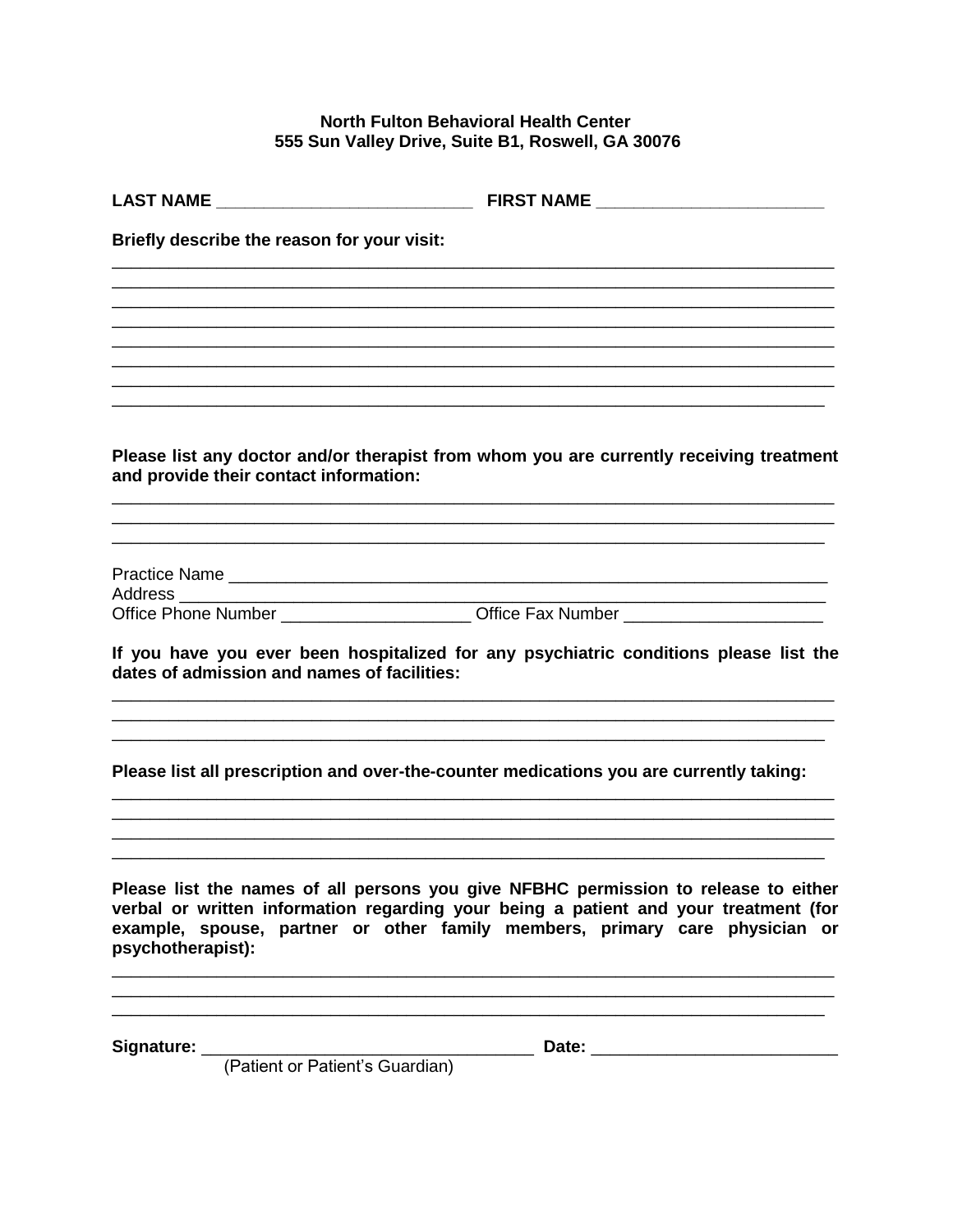# North Fulton Behavioral Health Center Policies and Procedures

Please read the following explanations of some important policies and procedures for you to be aware of, and please signify that you understand each one by putting your initials after each them, and please sign the bottom of the form, indicating that as a patient of North Fulton Behavioral Health Center you agree to abide by these policies and procedures.

Patients are asked to keep NFBHC informed or any changes in information such as insurance, address, or phone number for appointment or reminder calls; you will be responsible for charges for missed appointments, or fees for refilling insurance if we have not been informed of changes in your information.  $\qquad \qquad$  (Initial)

Appointments must be cancelled with at least 24 hours notice to avoid a charge of \$115 which is the fee regardless of your insurance payment amount. NFBHC extends every effort to make reminder calls to all patients 1-2 business days prior to their appointment as a courtesy; however, a missed appointment fee will be charged regardless of whether or not a patient has received their reminder calls. \_\_\_\_\_\_\_\_ (Initial)

Prescription refill requests, whether by phone from you or by phone, fax, or electronically from your pharmacy may require 1-2 days for processing; please take this into account when requesting refills. Furthermore, you may not receive a call from NFBHC that your prescription has already been sent to your pharmacy, so please call your pharmacy first. \_\_\_\_\_\_\_ (Initial)

There will be a \$25 fee for refills requested when a patient has lost their prescription or medication, or if a patient's insurance company requires a prior authorization or appeal before they will allow the prescription to be filled by your pharmacist.  $\qquad \qquad$  (Initial)

If you require additional documentation for outside agencies, such as disability insurance claims, there will be a charge for preparation of these reports, correspondence, or forwarding of your medical records. \_\_\_\_\_\_\_ (Initial)

I have read, I understand and I agree to abide by the above policies and procedures.

Patient's signature: example and the patient's signature: example and the patient's signature: